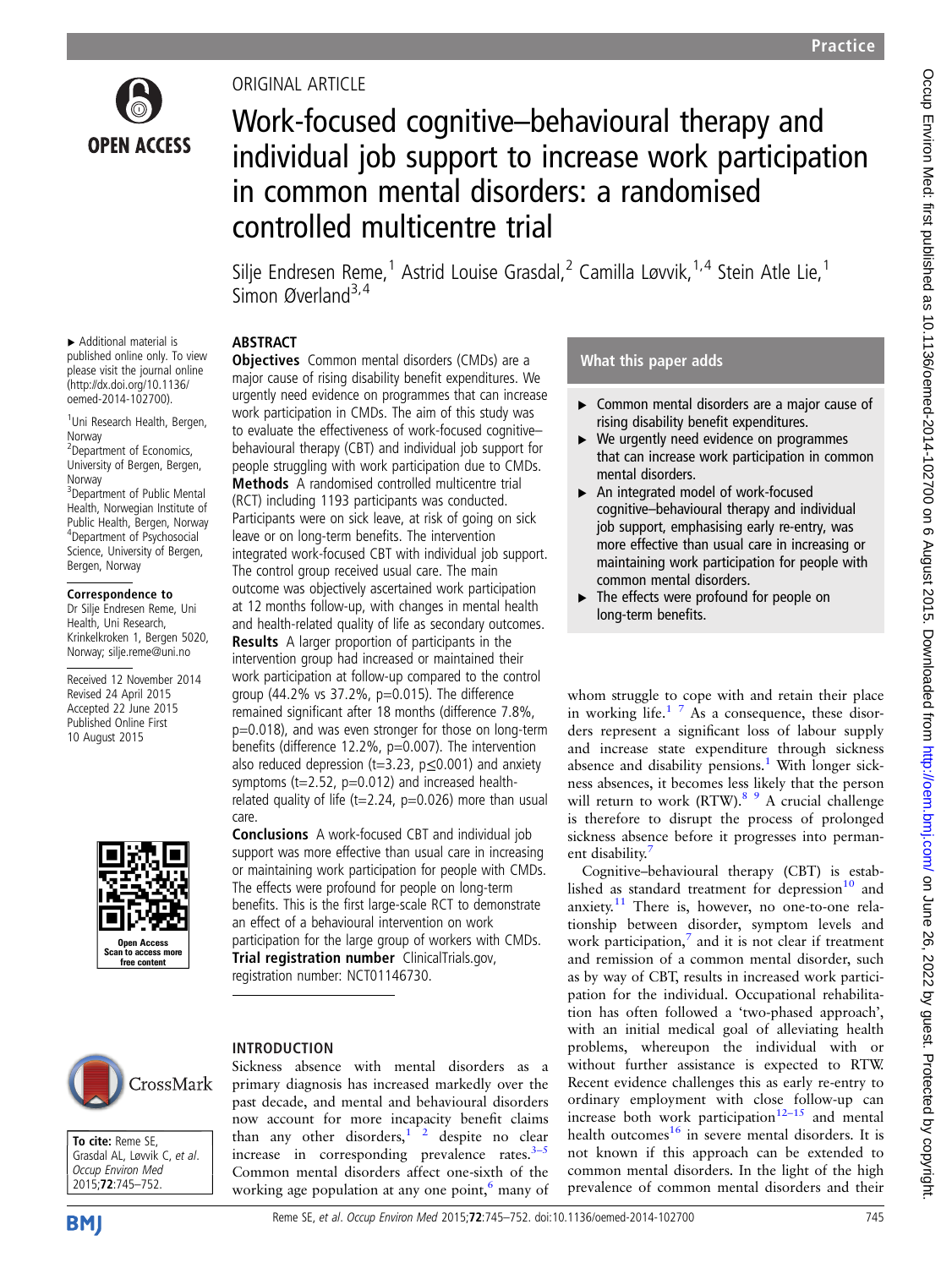major impact on sickness absence and disability pension award, efficacious interventions to restore working capacity and prevent ill health retirement for this patient group are needed.

The main objective of this study was to evaluate the effectiveness of an integrated model (work-focused CBT and individual job support), labelled AWaC (At Work and Coping), for people struggling with work participation due to common mental disorders. The effect was evaluated in a pragmatic randomised controlled multicentre trial (RCT), to reach robust conclusions in an ecologically valid study setting. Participants were randomised to AWaC or usual care provided by the Norwegian Labor and Welfare Administration (NAV) and/or general practitioners  $(GPs)$ .

Primary objective: (1) To investigate the main effect of AWaC on work participation at 12 months follow-up.

Secondary objectives: (1) to investigate changes in mental health and health-related quality of life at 12 months follow-up; (2) to calculate the cost-effectiveness of AWaC and (3) to examine effect differences in subgroups defined by gender, age, baseline work status, health variables and time of inclusion.

#### METHODS

#### Study context

The Norwegian public insurance system includes all lawful residents of Norway and provides health service benefits and pensions for all members of the National Insurance Scheme, administered by the Norwegian Welfare and Labor Administration (NAV). The workers' compensation programme is part of the scheme and provides 100% coverage for lost income due to medically acknowledged sickness, disease or injury (including mental illness) from day one until the person can work again, up to 52 weeks. After that, long-term benefits provide approximately 66% of former income.

#### Procedure

People aged 18–60 years who were struggling with work participation attributable to common mental disorders were invited. This included people on and at risk of sick leave, as well as people on long-term benefits (primarily participants on work assessment allowance after >12 months sick leave). During the first assessment of eligibility, a clinical psychologist assessed the presence of common mental disorders. This assessment was based on informal self-reports of symptoms and symptoms consistent with anxiety and/or depression. This included the subthreshold symptoms of anxiety and depression disorders, as they too are strongly associated with functional disability and absence from work.<sup>[17](#page-7-0)</sup> Eligible participants had to express a motivation to RTW/stay at work. Participants were excluded if reasons other than common mental disorders were the primary cause of problems with work participation, such as no motivation to participate in working life; severe psychiatric disorders; high suicide risk; pregnancy and ongoing substance abuse. Inability to read Norwegian and engagement in psychotherapy elsewhere also led to exclusion.

1416 potential participants were referred and considered for inclusion (6/1/2010–2/1/2012). Of these, 197 did not fulfil the inclusion criteria, 17 did not consent to participate, and 9 withdrew their consent and required data deletion (see online [supplementary](http://oem.bmj.com/lookup/suppl/doi:10.1136/oemed-2014-102700/-/DC1) figure). In total, 1193 participants entered the trial and were randomised, 52.8% (n=630) to the intervention group and  $47.2\%$  (n=563) to the control group. The unbalanced allocation (a 2:1 randomisation ratio in the first 5 months of recruitment) ensured that the centres could run according to maximal capacity. The randomisation procedure

strictly adhered to the formal requirements of adequate randomisation at all times (see online supplementary file for the full trial protocol).

Of the 1193 participants, 336 (32%) were referred from NAV, 238 (23%) from their GP, 351 (22%) were self-referred, 124 (12%) got referred from other service providers, and 144 participants did not inform on the pathway to the trial.

Potential participants were informed about the project and screened for inclusion and exclusion criteria at the centres by a clinical psychologist. Eligible and willing participants signed the informed consent and completed the baseline questionnaire. After random allocation, participants were informed about the outcome, and the intervention group was given a date for its first session.

#### Ethical considerations

The research was carried out in compliance with all principles in the Helsinki declaration. Personal confidentiality was guaranteed, and informed consent was signed by each participant with emphasis on the right to withdraw from the study at any time without any explanation.

#### Interventions

The AWaC programme provides a systematic approach where individual CBT and job support are integrated. Miniteams of therapists and employment specialists were formed at each centre to ensure integration between CBT and the explicit work focus. CBT was characterised by 'cognitive work-coping', and focused on managing mental health problems as they relate to work situations. Up to 15 sessions of CBT were offered. The individual job support was based on the 'Individual Placement and Support (IPS)' approach, developed for people with severe mental illness,<sup>[18](#page-7-0)</sup> and was offered to those in need of individual job support (primarly participants on long-term disability) to facilitate workplace adaptations or identification of appropriate employment. IPS represents a relatively new approach to vocational rehabilitation and incorporates the following eight principles: eligibility based on consumer choice, focus on competitive employment, integration of mental health and employment services, attention to client preferences, work incentives planning, rapid job search, systematic job development and individualised job support. The IPS framework is less specific on choice of therapeutic approach within the mental health services. The integration of the IPS principles and work-focused CBT in the AWaC thus represents a unique and innovative elaboration of the IPS model for people with common mental disorders (extensive information available in the study protocol, online supplementary file, pp.23–37).

Patients allocated to the control group received standard treatment from their GP, national insurance office (NAV), other health professionals, and received a letter with information and encouragement to use available services and self-help resources. Employment and health care services for the control group were not restricted (beyond ruling out the AWaC), they could well be followed up by other psychologists and/or participate in other employment schemes initiated by NAV. The control condition thus represents an active, as opposed to passive, control condition, and illustrates how the main distinguishing feature of the AWaC is the systematic and integrated approach.

#### **Outcomes**

Using data from the national social insurance register and the national employee register, we could (with no loss to follow-up) determine if a person (1) was in regular work (part time or full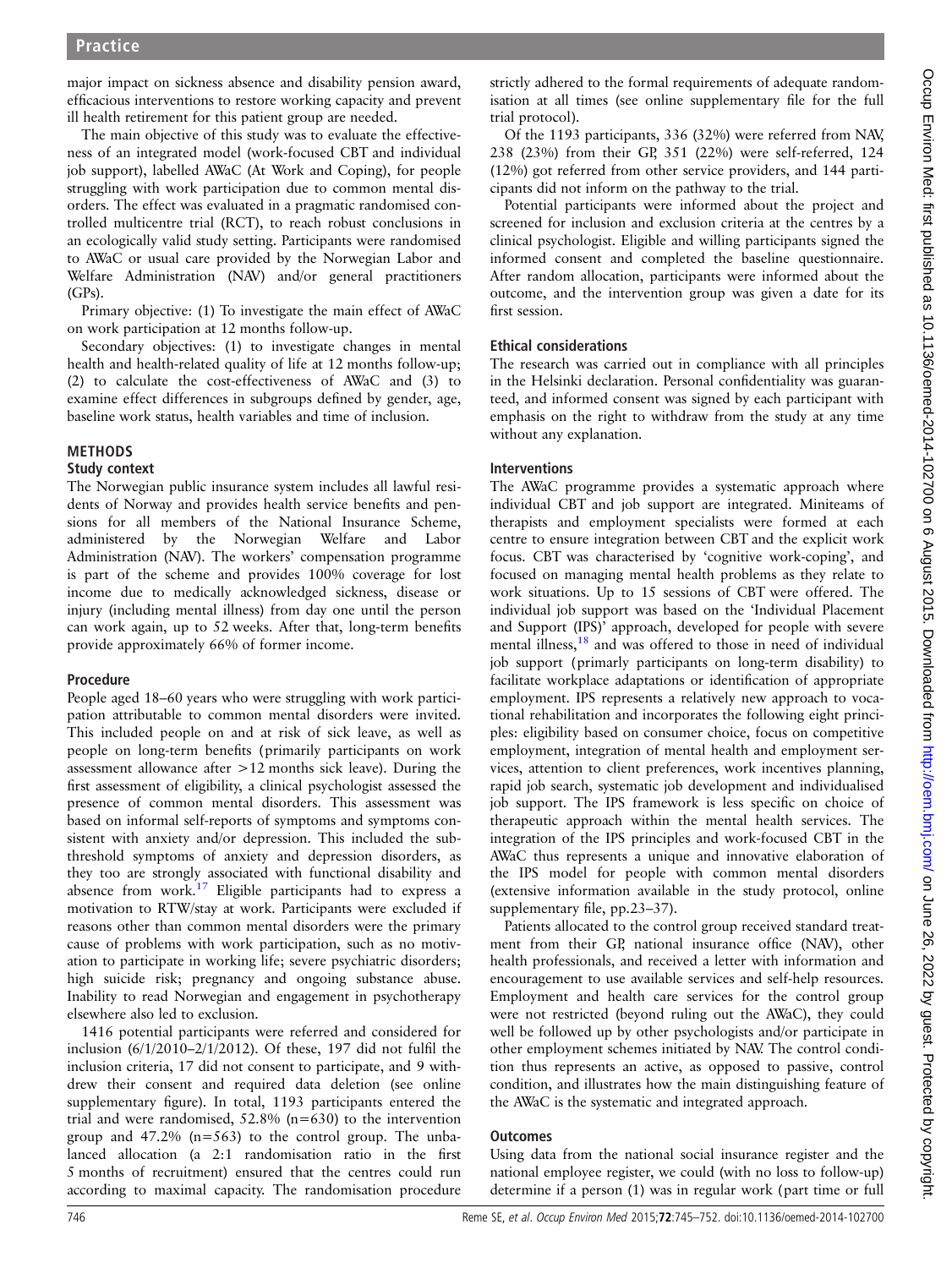Occup Environ Med: first published as 10.1136/oemed-2014-102700 on 6 August 2015. Downloaded from http://oem.bmj.com/ on June 26, 2022 by guest. Protected by copyright Occup Environ Med: first published as 10.1136/oemed-2014-102700 on 6 August 2015. Downloaded from Mtp://oem.bmj.com/ on June 26, 2022 by guest. Protected by copyright.

time), (2) was in combined work and a recipient of benefits, or (3) was out of work, with or without social insurance benefits. The primary outcome was 'increased or maintained work participation' at 12 months post baseline, operationalised as maintained work participation, new employment or a full or partial RTW, depending on the individual's baseline work status. Full or partial RTW was operationalised as: working and no reception of health-related or work-related benefits, or reduced benefit coverage and increased work participation compared with baseline status. This information was collected for each month of follow-up, up until 18 months, to examine sensitivity of the primary 12 months results.

The secondary outcome measures were questionnaire-based changes in psychological distress, and symptoms of anxiety and depression by use of the Hospital Anxiety and Depression (HAD) Scale.[19 20](#page-7-0) EQ5D was used to measure changes in health-related quality of life.<sup>[21](#page-7-0)</sup> Self-report questionnaires were administered to the patients at baseline and after 6 and 12 months.

#### Sample size

The commisioning body predicted that the AWaC centres would recruit 600–1000 participants/year. On the basis of an optimistic 8% effect difference in favour of AWaC versus control (48% vs 40% increased work participation), we calculated that a sample size of 600 in each group would be sufficient to detect statistically significant results.

#### Randomisation

The participants were randomised with a computer-generated randomisation list stratified by centre. At each centre, the person responsible for inclusion emailed the research unit, presented the participant's project ID number, name and gender before treatment allocation was disclosed. The allocation code, including details of block size (10), was not revealed to the researchers or the clinicians until recruitment and data collection were complete.

#### Statistical methods

For the main effect analysis, we observed crude rates of participants with increased work participation in the two groups. The effects of treatment were further examined by logistic and multinomial logistic regression analyses when adjusting for minor by-chance remaining differences in observed characteristics between the intervention group and the control group. 95% CIs were based on SEs obtained from logistic and multinomial logistic regressions estimated separately for each calendar month during 12–18 months after inclusion and corrected for clustering on site. For the secondary outcomes (mental health), we performed analyses with inverse probability weights $22$  to account for possible attrition bias. Analyses adhered to the 'intention-to-treat' principle. The authors in charge of the data analysis were blinded for intervention assignment. Data were analysed using STATA V.12.

To test for potential subgroup effects of the AWaC programme, characteristics prespecified in the protocol (gender and age, work status at baseline, inclusion early vs late in the project period, and also duration and intensity of mental health symptoms) were entered in the regression model and assessed for potential influence on the main effect. Baseline work status was considered of particular importance and the effects are also presented in tables stratified on this variable.

#### Treatment adherence

Only 5% dropped out of treatment (completing <3 sessions) in the AWaC group. Treatment adherence in the control group was not registered.

#### Eligibility criteria for care providers

All therapists were monitored, videotaped and scored according to the Cognitive Therapy Adherence and Competence Scale<sup>[23](#page-7-0)</sup> prior to the trial enrolment. The AWaC CBT protocol was clearly defined from the outset. The employment specialists were required to have relevant qualifications and broad experience with supported employment, and extensive knowledge regarding the IPS principles<sup>[24](#page-7-0)</sup> and the job market in the team's region.

#### Details on capacity

Maximum client capacity for the six centres varied. At the most, 85 clients were enrolled at one centre, whereas the peak for the lowest ranking centre was 43 enrolled at the same time.

#### Cost-benefit analysis of the impact of treatment

We calculated the economic returns of AWaC compared with usual treatment by a standard cost-benefit formula based on the human capital approach.<sup>[25](#page-7-0)–27</sup> Economic benefits from treatment were calculated by multiplying treatment effects by the discounted net present value of productivity gains when a person works instead of receiving disability pension. Treatment effects were measured as the observed differences in RTW between the AWaC and the control group, averaged over the 12–18 months after enrolment. The estimate of the net present value of productivity gains were based on means of the group-specific observed annual income the year before enrolment, measured in Norwegian Krone (NoK) 2012. Estimates of productivity gains from work were based on annual income the year before inclusion. For a single worker, the productivity gain per year is the sum of annual gross earnings and social costs of labour, the latter represented by the payroll tax paid by the employer. In compliance with official recommendations (Ministry of Finance, 2005), the marginal cost of public funds was set at 0.2, whereas the social discount rate was set at 0.04.

Costs of the AWaC programme included the total cost of treatment and follow-up at the centres, as well as the cost of additional treatment and follow-up by NAV and/or primary healthcare providers such as GPs, psychologists, physiotherapists and chiropractors. The costs of usual care included costs of treatment and follow-up by NAV and/or healthcare providers. Information about additional treatment and follow-up by NAV was collected from registers while information about healthcare services was collected through follow-up questionnaires. Information about costs per month for services and participation in labour market programmes provided by NAV, and about costs per consultation for healthcare services, were obtained from NAV.

Calculations of costs and benefits were based on annual production estimates when assuming that the centres can treat and follow-up 615 persons/year. Costs were measured in 2011 (index year). Benefits were calculated in 2012 and discounted to 2011. We performed an external economic evaluation based on the overall effect, as well as an internal economic evaluation based on the effect observed for participants who had been out of work for more than 12 months. While the former yields the net economic returns of the experiment, the latter approximates the economic returns of treatment if given only to persons on long-term benefits, who otherwise fulfilled the inclusion criteria used in the current study.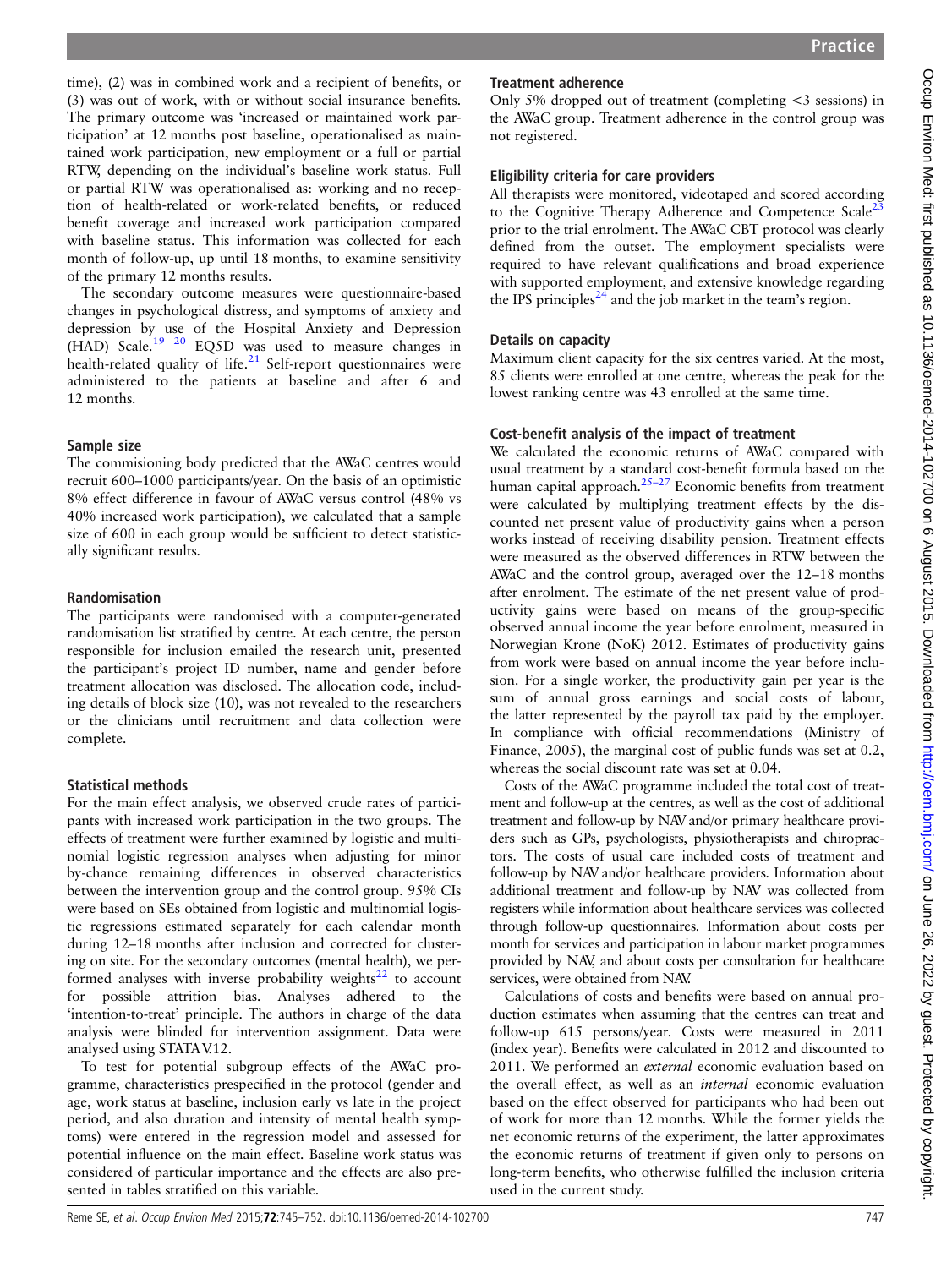### RESULTS

#### Loss to follow-up

Data on the main outcome measure, work participation, were complete for all participants. However, for secondary outcomes based on self-report, 740 (62%) participants at 6 months follow-up and 636 (52%) participants at 12 months follow-up returned their questionnaires (see flow chart, online [supplementary](http://oem.bmj.com/lookup/suppl/doi:10.1136/oemed-2014-102700/-/DC1) figure).

#### Participant characteristics

More women (67%) than men (33%) were referred and included in the trial. Mean age was 40.4 years (95% CI 39.9 to 41.0) and on average participants reported having had psychological symptoms for 8.6 years (SD=9.76). At baseline, 31.4% of the participants were working (of these, 48% were combining work and sick leave), 39% were fully on sick leave, 21.7% were on long-term benefits (>12 months sick leave) and 7.9% were unemployed (table 1). In the subgroup analyses, the unemployed people are included in the group on long-term benefits.

#### Implementation of intervention

Table 1 Baseline characteristics of participants

In the AWaC group, all received CBT delivered by a clinical psychologist/counsellor, and 32% also received individual job support. In addition, many also received other interventions from NAV and health services (see online [supplementary table](http://oem.bmj.com/lookup/suppl/doi:10.1136/oemed-2014-102700/-/DC1) S1). Services

provided for controls may have assimilated the intervention, but as the key element of AWaC was the integration of CBT and individual job support, the degree and impact of potential contamination was considered minimal.

Qualitative assessments in the early phase of the trial suggested challenges with implementation of the job support ele-ments, but no fidelity assessments using the IPS fidelity scale<sup>[24](#page-7-0)</sup> were conducted at baseline as the employment intervention was being developed throughout the trial. Fidelity was, however, assessed postrecruitment, with results showing satisfactory quality and adherence to IPS. Still, there was no enrolment time×group allocation interaction ( $p=0.207$ ).

In the control group, NAV deployed a total of 255 interventions in 157 individuals, the most common being work with assistance, labour market courses, traineeship and educational interventions. The AWaC protocol did not restrict use of other interventions, and the corresponding figures for the AWaC group were 206 interventions for 143 individuals. The control group reported a higher use of health services than the AWaC group (see online [supplementary table](http://oem.bmj.com/lookup/suppl/doi:10.1136/oemed-2014-102700/-/DC1) S1).

#### Number of care providers performing the treatment in each group

The average number of employment specialists during the trial period was 5.7 full-time equivalents (FTEs) distributed across

|                                       | AWaC           |                | Control        |                |
|---------------------------------------|----------------|----------------|----------------|----------------|
|                                       | n              | Per cent       | n              | Per cent       |
| Female                                | 437            | 69.37          | 365            | 65.01          |
| Married                               | 189            | 30.00          | 184            | 32.68          |
| Age (years)                           |                |                |                |                |
| $30$                                  | 105            | 16.66          | 87             | 15.45          |
| $30 - 39$                             | 220            | 34.92          | 169            | 30.01          |
| $40 - 49$                             | 198            | 31.42          | 185            | 32.85          |
| $50+$                                 | 107            | 16.98          | 122            | 21.66          |
| Education                             |                |                |                |                |
| Primary                               | 49             | 7.78           | 36             | 6.39           |
| Senior high                           | 196            | 31.11          | 187            | 33.21          |
| University/college                    | 353            | 56.03          | 304            | 54.00          |
| Other                                 | 30             | 4.76           | 35             | 6.22           |
| Missing data                          | $\overline{2}$ | 0.32           | $\mathbf{1}$   | 0.18           |
| Self-assessed health                  |                |                |                |                |
| Good                                  | 236            | 37.46          | 208            | 36.94          |
| Medium                                | 301            | 47.78          | 248            | 44.05          |
| Poor                                  | 86             | 13.65          | 104            | 18.47          |
| Missing data                          | $\overline{7}$ | 1.11           | $\overline{3}$ | 0.53           |
| Employment status                     |                |                |                |                |
| <b>Work</b>                           |                |                |                |                |
| Work, no benefits                     | 104            | 16.51          | 88             | 15.63          |
| Combined work and sick leave benefits | 95             | 15.10          | 88             | 15.63          |
| Fully on sick leave                   | 254            | 40.16          | 210            | 37.30          |
| Long-term health benefits             | 131            | 20.79          | 128            | 22.74          |
| Unemployed                            | 46             | 7.30           | 49             | 8.70           |
|                                       | Mean           | 95% CI         | Mean           | 95% CI         |
| Anxiety (HADS)                        | 10.51          | 10.21 to 10.82 | 10.86          | 10.52 to 11.20 |
| Depression (HADS)                     | 7.76           | 7.45 to 8.07   | 8.44           | 8.10 to 8.78   |
| HADS total score                      | 18.27          | 17.74 to 18.80 | 19.29          | 18.71 to 19.88 |

AWaC, At Work and Coping; HADS, Hospital Anxiety and Depression Scale.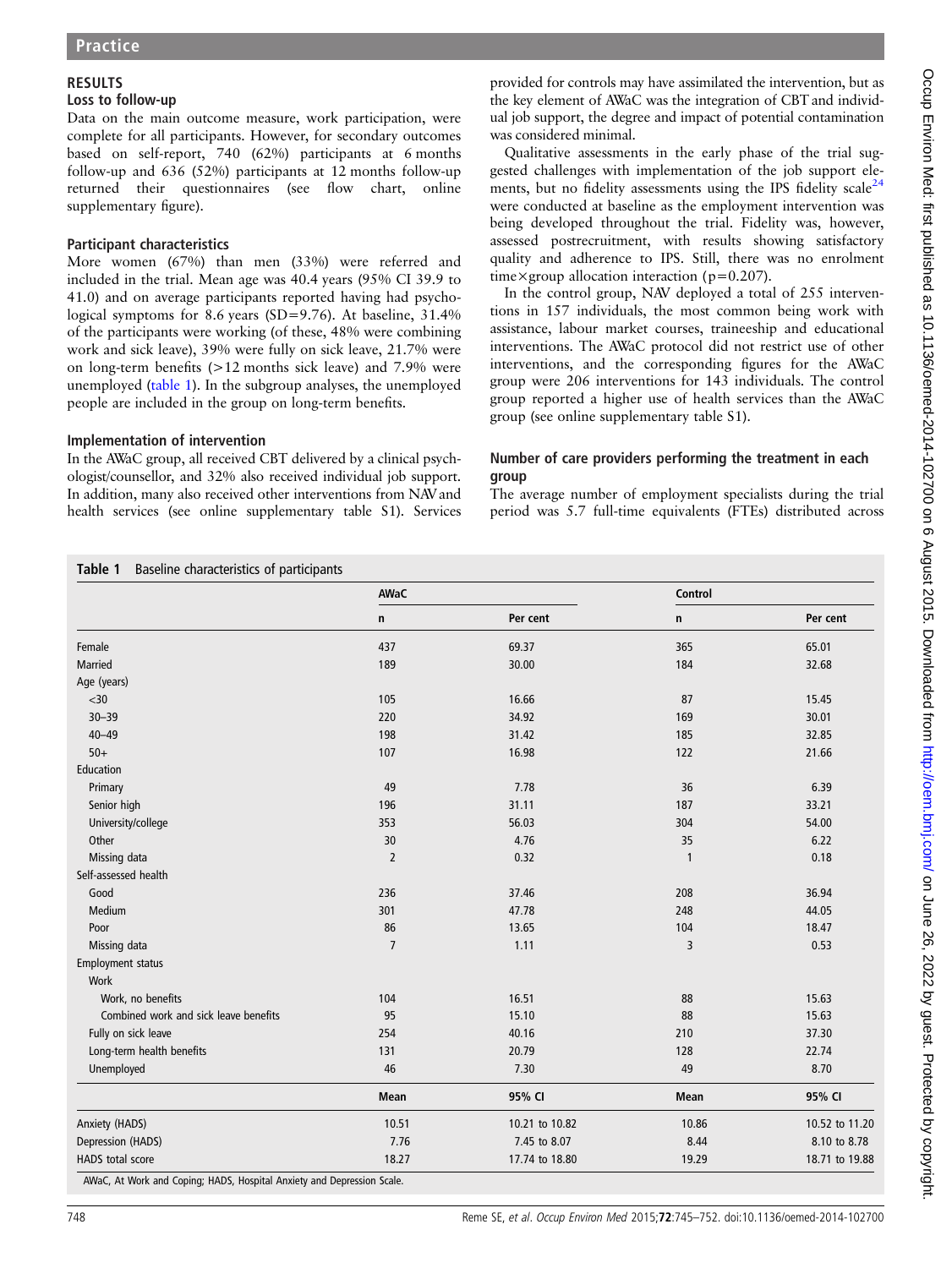

Figure 1 Full sample. Observed difference in proportions with increased or maintained work participation, intervention versus controls (AWaC, At Work and Coping).

nine people. The average number of therapists providing the work-focused CBT was 20 (20 FTEs), with each therapist treating 30 participants on average during the trial period.

#### Primary outcome measure

At 12 months, the proportion with increased or maintained work participation was higher in the AWaC group than in the control group  $(44.2\% \text{ vs } 37.2\%$ , difference  $6.9\%$ ,  $p=0.015$ ), and this difference remained at 18 months (difference 7.8%, p=0.018; figure 1). The effect difference remained statistically significant in adjusted models at 12 months (table 2).

The difference between the AWaC group and the control group was largest for those on long-term benefits at baseline, with 24% increased or maintained work participation in the AWaC group compared with 12% in the control group at 12 months (figure 2). The difference increased to 30% versus 11% at 18 months follow-up. There was no statistically



Figure 2 Participants on long-term benefits. Observed differences in proportions with increased or maintained work participation, intervention versus controls (AWaC, At Work and Coping).

significant effect difference between AWaC and controls in the other subgroups (on sick leave and at risk of going on sick leave). There were no significant effect differences in subgroup analyses based on gender, age, time of inclusion or health status at baseline.

#### Secondary outcome measures

The AWaC group reported significant improvements in mental health and a higher mean health-related quality of life at the 12-month follow-up [\(table 3](#page-5-0)), also after control for baseline scores. Adjusting for attrition using inverse probability weights based on demographics (age, gender, education) and the outcomes of interest (psychological distress, anxiety and depression symptoms) did not alter the results.

We observed no increased effect for the subgroup on longterm benefits regarding symptoms of mental health or health-related quality of life.

Table 2 Effects of treatment in AWaC versus treatment as usual on probability of increased or maintained work participation, calculated from logistic and multinomial regression estimates. Marginal effects, evaluated at sample mean of regressors

|                  |                                    | Increased/maintained work |                        |                   | Partly in work         |                   |  |
|------------------|------------------------------------|---------------------------|------------------------|-------------------|------------------------|-------------------|--|
| <b>Month</b>     | <b>Marginal effect</b>             | 95% CI                    | <b>Marginal effect</b> | 95% CI            | <b>Marginal effect</b> | 95% CI            |  |
| All participants |                                    |                           |                        |                   |                        |                   |  |
| 12               | 0.062                              | 0.005 to 0.118            | 0.034                  | $-0.026$ to 0.095 | 0.025                  | $-0.014$ to 0.064 |  |
| 13               | 0.056                              | 0.000 to 0.113            | 0.035                  | $-0.023$ to 0.093 | 0.019                  | $-0.027$ to 0.065 |  |
| 14               | 0.055                              | $-0.011$ to 0.121         | 0.026                  | $-0.021$ to 0.073 | 0.027                  | $-0.017$ to 0.070 |  |
| 15               | 0.076                              | 0.000 to 0.152            | 0.057                  | 0.011 to 0.103    | 0.017                  | $-0.034$ to 0.069 |  |
| 16               | 0.028                              | $-0.049$ to 0.104         | 0.025                  | $-0.031$ to 0.081 | 0.002                  | $-0.041$ to 0.044 |  |
| 17               | 0.065                              | 0.005 to 0.126            | 0.036                  | $-0.020$ to 0.092 | 0.026                  | $-0.005$ to 0.057 |  |
| 18               | 0.070                              | $-0.024$ to 0.165         | 0.038                  | $-0.041$ to 0.118 | 0.029                  | $-0.007$ to 0.065 |  |
|                  | Participants on long-term benefits |                           |                        |                   |                        |                   |  |
| 12               | 0.074                              | 0.011 to 0.137            | 0.002                  | $-0.042$ to 0.047 | 0.058                  | 0.002 to 0.115    |  |
| 13               | 0.096                              | 0.025 to 0.168            | 0.025                  | $-0.025$ to 0.075 | 0.058                  | $-0.003$ to 0.119 |  |
| 14               | 0.087                              | $-0.004$ to 0.178         | 0.029                  | $-0.044$ to 0.103 | 0.048                  | $-0.016$ to 0.112 |  |
| 15               | 0.111                              | 0.019 to 0.204            | 0.044                  | $-0.041$ to 0.129 | 0.056                  | $-0.013$ to 0.124 |  |
| 16               | 0.120                              | 0.009 to 0.230            | 0.058                  | $-0.043$ to 0.159 | 0.054                  | $-0.009$ to 0.116 |  |
| 17               | 0.159                              | 0.060 to 0.258            | 0.081                  | 0.012 to 0.151    | 0.065                  | $-0.010$ to 0.141 |  |
| 18               | 0.178                              | 0.104 to 0.253            | 0.091                  | 0.033 to 0.149    | 0.066                  | 0.004 to 0.127    |  |

Separate regression analyses for each calendar month after inclusion. Controls for gender, age, marital status, income prior to inclusion, self-assessed health, expectation of return to work, work status at inclusion and treatment site. 95% CIs based on robust SEs allowing for correlated residuals within treatment sites.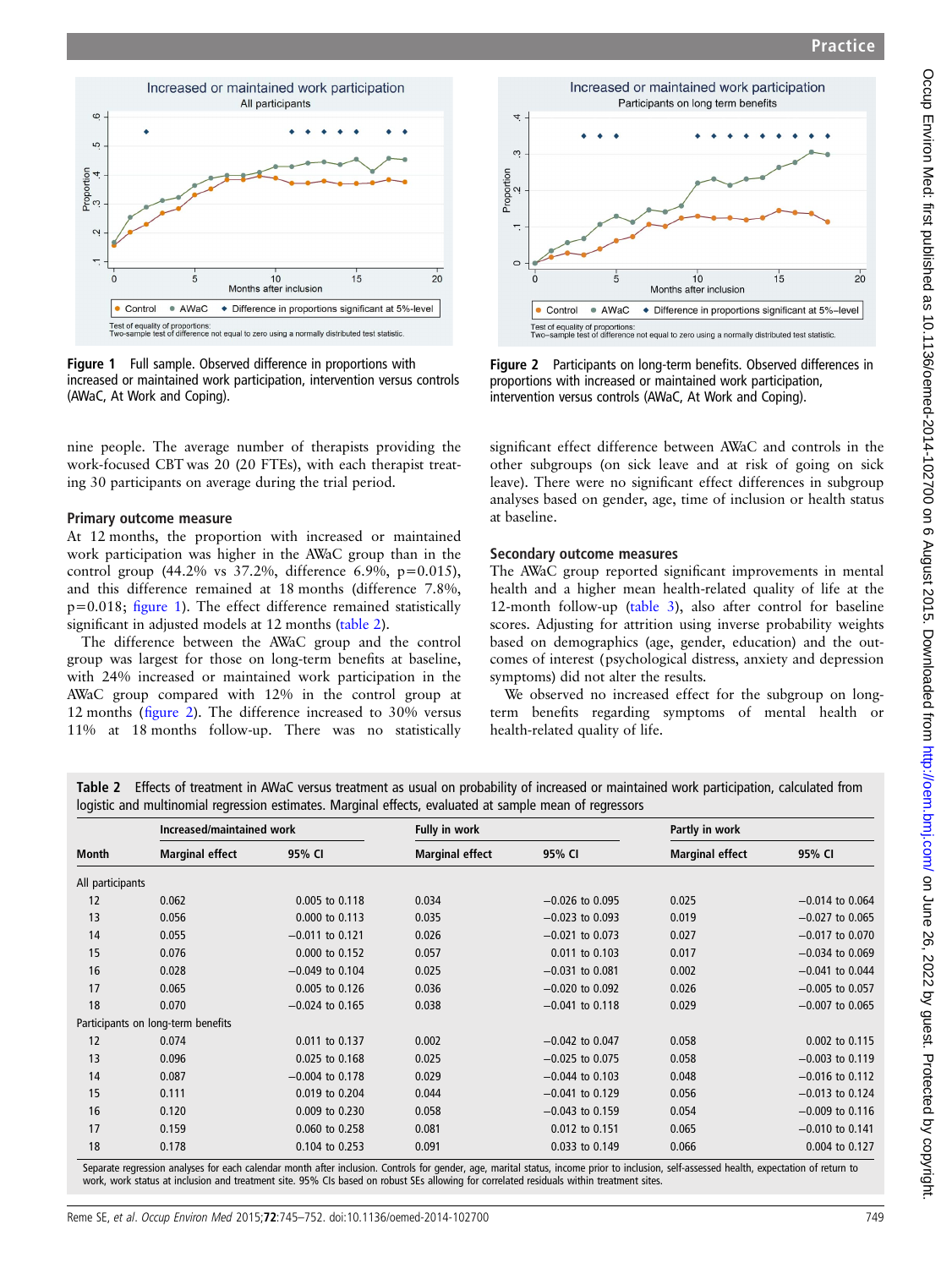<span id="page-5-0"></span>

| Table 3<br>Mean (SE) scores of secondary outcomes after 12 months follow-up* |         |     |             |           |                |                    |        |
|------------------------------------------------------------------------------|---------|-----|-------------|-----------|----------------|--------------------|--------|
| <b>Outcome</b>                                                               | Group   | N   | <b>Mean</b> | <b>SE</b> | 95% CI         | t Test             | pValue |
| HAD total                                                                    | AWaC    | 376 | 13.00       | 0.43      | 12.14 to 13.84 | $t=3.14$ , df=625  | 0.002  |
|                                                                              | Control | 251 | 15.12       | 0.53      | 14.08 to 16.16 |                    |        |
| Depression (HAD-D)                                                           | AWaC    | 376 | 5.11        | 0.23      | 4.67 to 5.56   | $t=3.23$ , df=625  | 0.001  |
|                                                                              | Control | 251 | 6.27        | 0.28      | 5.72 to 6.81   |                    |        |
| Anxiety (HAD-A)                                                              | AWaC    | 376 | 7.88        | 0.24      | 7.40 to 8.36   | $t=2.52$ , df=625  | 0.012  |
|                                                                              | Control | 251 | 8.86        | 0.30      | 8.26 to 9.46   |                    |        |
| Health-related quality of life (EQ5D)                                        | AWaC    | 376 | 65.64       | 1.15      | 63.38 to 67.90 | $t=-2.24$ , df=616 | 0.026  |
|                                                                              | Control | 251 | 61.57       | 1.41      | 58.78 to 64.36 |                    |        |

\*Inverse probability weights were performed to account for non-response. The weights included demographics (age, gender and education) and the outcomes of interest (psychological distress, anxiety and depression symptoms).

AWaC, At Work and Coping; HAD, Hospital Anxiety and Depression.

The probability of receiving IPS was estimated by logistic regression including employment status at baseline and other individual characteristics and site as regressors. Persons on longterm benefits had a higher probability of receiving IPS than the other subgroups. The probability of receiving IPS was also higher if scoring ≥8 on HADS anxiety at inclusion. The centres varied in terms of job support service delivery.

#### Cost-benefit analyses

Total costs at the six centres included operating expenses, wage payments and payment for job support services. In 2011, this amounted in total to NoK 17 246 million (about £1 883 040). Divided by the expected number of treated patients per year under normal operating conditions (615), this equates to NoK 28 043 (about £3062) per patient for AWaC. In addition, costs for society through other services provided by NAV and/or healthcare providers amounted to NoK 9469 (about £1034) for each person receiving AWaC (see online [supplementary table](http://oem.bmj.com/lookup/suppl/doi:10.1136/oemed-2014-102700/-/DC1) S2). Persons referred to treatment as usual received more services from NAV and had more consultations with psychologists and other healthcare providers than participants in the treatment group. In total, costs of treatment per person receiving treatment as usual amounted to NoK 16 800 (about £1834). Taking the difference and adjusting for marginal costs of public funds (1 +0.2)×(37 512−16 800), additional costs for the society from participation in AWaC amounted to NoK 24 854 per person (about £2713).

Benefits emerged from observed between-group differences in full RTW (ie, not receiving any sickness benefits) (0.0456) and partly (0.025) RTW. The net social value of production per person per year, based on average annual earnings of participants in the sample (NoK 340 400) and adding social costs, was (399 664−76 496+0.2×350 240) NoK 39 3216 when there was full work participation, and multiplied by 0.5 in the case of partly return to work. Based on this, the average per person increase in the net present value of production from participation in AWaC amounted to  $((0.044 \times 393 \times 216)/1.04 + 0 \times 5$ (0.024×393 216)/1.04) NoK 21 173 (about £2311). Under the assumption that treatment effects would last for 1 year, economic benefits did not outweight additional costs of participation in the AWaC programme. On the basis of overall treatment effects of the assumed 615 persons in treatment/year, the estimated net present value of productivity gains was negative NoK 2 263 815 (about £247 141).

Had AWaC been given only to persons on long-term benefits, costs for additional services by NAV would have been considerably higher in both treatment groups. The stronger treatment effects, both in terms of full-time work (0.077) and part time work (0.072), would, however, generate productivity gains to more than outweight the additional costs of treatment. In total, the net present value of the productivity gains with treatment effects lasting for 1 year amounted to NoK 4 731 810 (about £516 570).

#### **DISCUSSION**

The main aim of this project was to evaluate if the AWaC programme, a systematic approach integrating elements from CBT and IPS, led to increased or maintained work participation for people with common mental disorders. The results indicated a significant effect in favour of AWaC at 12-month follow-up. In the group that received AWaC, 44% were fully or partially at work at 12 months, compared with 37% in the control group. The main effect remained at 18 months. Further, the effect was stronger among those on long-term benefits, with 24% increased or maintained work participation in the AWaC group compared with 12% in the control group at 12 months, a difference that increased to 30% versus 11% at 18 months. The AWaC group also had a more favourable development in terms of mental health status and health-related quality of life after 12 months. We observed no corresponding larger effect difference for the group on long-term benefits in terms of symptoms of mental health or health-related quality of life.

The stronger effect difference for the subgroup on long-term benefits might have to do with both the intervention better matching the actual needs for this group, but can also reflect less optimal services in the control condition for this group. Whether the stronger results were caused by specific elements in the intervention cannot be answered by the trial, but we did find a higher probablity of receiving job support in the subgroup on long-term benefits. This indicates that work is correlated to job support, but it is impossible to distinguish between a potential causal effect and correlation coming from job support being given based on individual characteristics that in and of itself could be correlated to work.

The cost-benefit analyses did not demonstrate positive economic returns of the AWaC programme. However, for the subgroup on long-term benefits, the stronger effect sizes translated to a large positive economic net return. These cost-benefit estimates were all based on the assumption of a treatment effect lasting for 1 year. To the extent a treatment effect outlasts this 1 year assumption, the programme will yield a higher economic return. Furthermore, we acknowledge that increased employment not only brings production gains, but also can promote health and quality of life for the individual. While the latter effects are not included in the strict economic analysis, these important gains would certainly add to the monetary figures.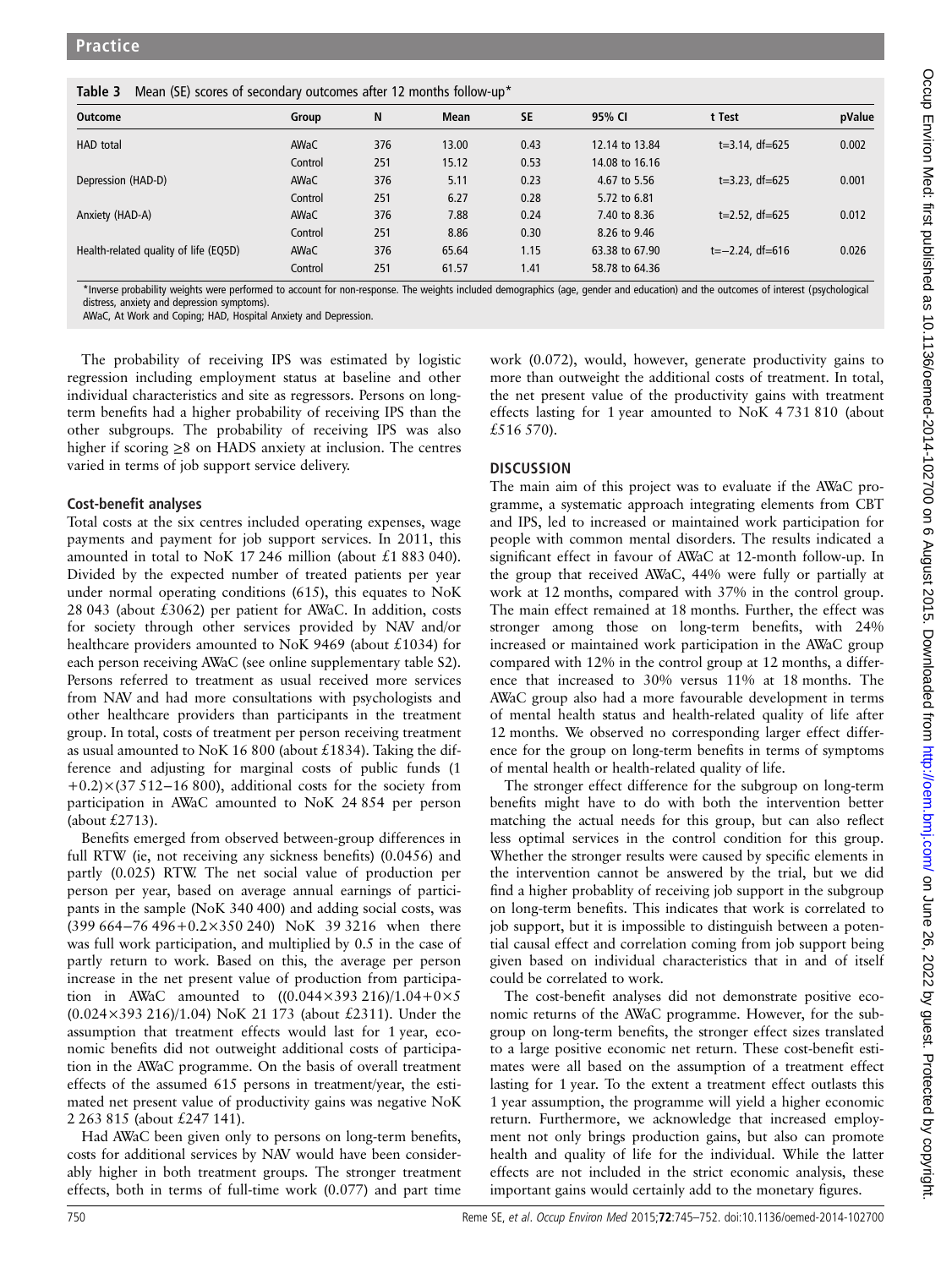Earlier this year, the Organization for Economic Cooperation and Development (OECD) stated that Norway has the highest level of sickness absence and costs related to lost labour among all the member countries.<sup>[1](#page-7-0)</sup> Common mental disorders contribute most to the recent rise in expenditures. The report further concludes that the Norwegian system can contribute to exclusion of people with mental disorders through 'welfare-traps' of disincentives. This context is important to bear in mind when interpreting the results. The Norwegian welfare system, with 100% compensation of income from day one and a high level of available services at low cost for the individual, stands out from other countries. As such, the system can influence the achievable effect sizes for interventions in this area. Few previous intervention projects aiming to increase RTW have been able to demonstrate significant results, $28-30$  $28-30$  which makes the present effect stand out as profound and particularly clinically important in the Norwegian context.

#### Strengths and limitations

The main strength of the study is the multicentre RCT design and the large sample size, providing robust data on the effect of the intervention as deployed in an ecologically valid setting. We included participants who were struggling, but still working, and people who were out of work and further away from employment, as both extremes would be potential targets for the model if further implemented. The research group was not involved in running the sites, or in patient treatment, which ensured an independent evaluation. A key strength was that loss to follow-up for the main outcomes was eliminated through the use of registry data.

National registry data provided information about all social security benefits received during the project period, work participation and vocational rehabilitation services. There was, however, no registry information available for health outcomes such as use of health services or health status. Data on services outside those directly related to work participation therefore relied on self-report, with corresponding potential for measurement error and non-response bias. Staff adherence towards the IPS components was not evaluated during the project, as development and improvement towards the gold standard of IPS for this new target group was ongoing throughout the project period. Adherence to the eight IPS principles was, however, continuously pursued, and any diversions from the IPS principles are explained in the attached study protocol (see online supplementary file).

We chose not to measure staff adherence to the CBT treatment protocol, as the aim was to test the intervention in a natural setting, rather than to adhere to a stricter efficacy trial. Streamlining of the intervention was promoted through monthly seminars for the teams at the centres, with courses delivered from approved supervisors within the Norwegian Association for Cognitive Therapy.

Previous research shows that CBT reduces symptoms and improves function for patients with common mental disorders. $31-34$  There is some previous evidence that CBT focusing on work has an effect on reduced sickness absence,  $35$  while studies with a less pronounced focus on work resumption are lacking RTW effects. A few previous studies of CBT interventions have indeed failed to demonstrate an increased RTW effect in common mental disorders.<sup>[36](#page-7-0)-39</sup> A key difference between those studies and this study is, however, the explicit focus on work, and the integration of work-focused CBT and individual job support. No previous studies have ever combined and integrated these two elements for people with common mental disorders. The current trial is the first large-scale randomised

controlled study to demonstrate an effect of a behavioural intervention on work participation for the large group of workers with common mental disorders.

#### Implications for research and practice

A significant implication for both clinicians and those who struggle with work participation due to common mental disorders is the demonstration of an adequate, efficient and available intervention. Such interventions have previously been lacking or at least not delivered systematically.<sup>[40](#page-7-0)</sup> Through the AWaC programme, participants not only receive support resulting in increased work participation, but also experience improvements in mental health and health-related quality of life. In line with recent OECD recommendations, $<sup>1</sup>$  $<sup>1</sup>$  $<sup>1</sup>$  the AWaC programme inte-</sup> grates mental healthcare and rehabilitation services, and incorporates concerns for both work and health.

The AWaC trial was the first RCT commisioned by the Norwegian health and welfare authorities. This initiative is unique in a Norwegian (and probably also international) context. The experience of successful collaboration between academic researchers and policymakers, where a novel policy scheme and intervention underwent rigorous scientific evaluations before large-scale implementation, has important policy implications and should serve as an inspiration for further use of trials in this sector. Beyond strengthening the evidence base, such collaborations can help bridge the gap between knowledge and practical application.<sup>[41](#page-7-0)</sup>

Our main recommendation for future research is thus to run more trials of this kind to rapidly improve our evidence base on this vital topic. We recommend using registry-based outcomes where available, with long-term follow-up whenever possible, and also further trials and replications where combinations of CBT and job support are offered. Our results, and the rapidly growing IPS literature for severe mental disorders, suggest that this might be a viable route to reduced workforce dropout from mental disorders.

Common mental disorders are not just an individual clinical problem; they are also a major challenge for stakeholders in both the work and health sectors and the society at large. A combined model of work-focused CBT and individual job support was more effective than usual care in increasing or maintaining work participation for people with common mental disorders. The effects were profound for people on long-term benefits, and translated to a major net value of productivity gains for this group.

Correction notice This paper has been amended since it was published Online First. Camilla Løvvik's affiliations have been corrected from 1,2 to 1,4.

Twitter Follow Silje Reme at [@siljeendresen](http://twitter.com/siljeendresen)

Contributors SER and CL were responsible for the general coordination of the study. ALG, SAL and SØ were responsible for the data analyses. All the authors designed the study, helped write the manuscript, and read and approved the final version of the manuscript. SER and ALG had full access to all the data in the study and take responsibility for the integrity of the data and the accuracy of the data analysis.

Funding The project was commissioned by the Norwegian Ministry of Health and Ministry of Labour, and financed through the National Strategy on Work and Mental Health (2007–2012).

Competing interests None declared.

Patient consent Obtained.

**Ethics approval** The Norwegian Regional Ethical Committee approved the study (reference number: 2010/1130).

Provenance and peer review Not commissioned; externally peer reviewed.

Open Access This is an Open Access article distributed in accordance with the Creative Commons Attribution Non Commercial (CC BY-NC 4.0) license, which